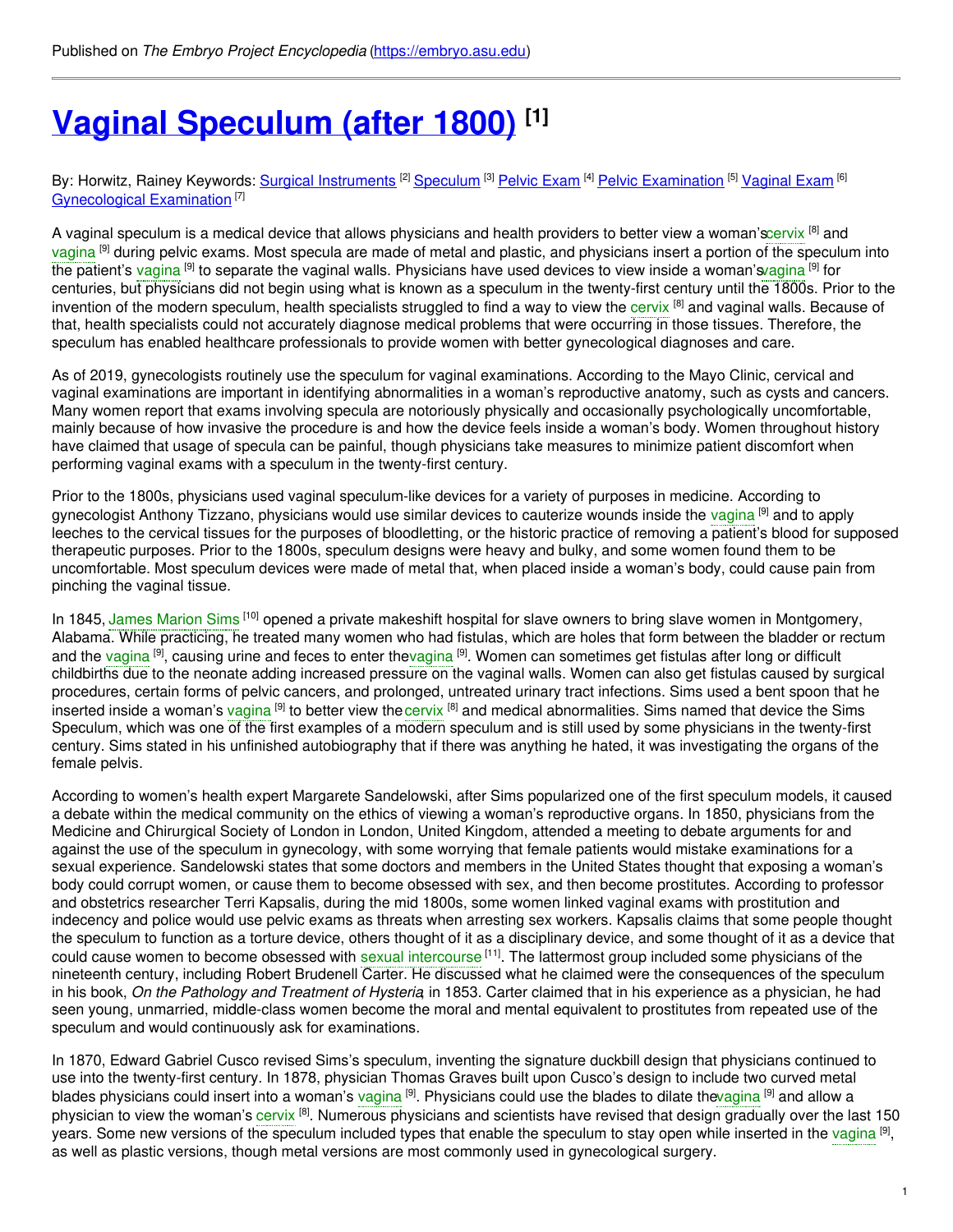Physicians continued to use the speculum on female patients throughout the late 1800s. According to an article written by journalist Rose Eveleth, the speculum enabled physicians to gain control over matters related to [pregnancy](https://embryo.asu.edu/search?text=pregnancy) <sup>[12]</sup> and childbirth, a role that midwives, who were not trained physicians, had previously filled. Eveleth argues that physicians transformed the way that people viewed birth as being a natural phenomenon, to a medical procedure by using instruments like the speculum and forceps. She argues that, through using medical tools, physicians took over midwives' roles and medicalized female reproduction, positioning themselves as the sole experts on obstetrics and gynecology. Gynecologists continued to use the speculum in medical practice throughout the 1900s.

During the late 1960s and 1970s, according to journalist Eveleth, the speculum reemerged in second wave feminism as a symbol of female power and bodily autonomy. According to women's historian Mary Daly, activists in the 1970s compared gynecology with torturing women with devices like the speculum. Activists claimed that patriarchal society made women vulnerable and male doctors had historically overstepped in making decisions about female patients' bodies. According to the feminist group Our Bodies Ourselves, women reported feeling patronized by their predominantly male physicians. In the 1960s and 1970s, feminist groups across the US organized spaces for women to share stories and frustrations about their experiences regarding doctors, expressing stories of undesirable treatment from physicians. By teaching fellow women how to properly use a speculum, members of feminist groups felt they could regain ownership of their bodies from male physicians and better understand what physicians were failing to explain to women about their bodies.

Improvements to Sims's and Graves's speculum designs continued, however their basic designs stayed mostly the same throughout history. In 1968, medical products company Welch Allyn launched a line of specula including a small and medium size to accommodate the different sizes of women's reproductive tracts. In 1971, women's reproductive health activists and educators Lorraine Rothman and Carol Downer began teaching other activists how to perform self-examinations using a speculum. Downer took a vaginal speculum from an illegal [abortion](https://embryo.asu.edu/search?text=abortion) [13] clinic, as abortion [13] was not made legal until 1973 with the Supreme Court decision in Roe v. [Wade](https://embryo.asu.edu/search?text=Roe%20v.%20Wade) <sup>[14]</sup>, and taught herself how to do a vaginal self-examination and view he[rcervix](https://embryo.asu.edu/search?text=cervix) <sup>[8]</sup>. e

On 7 April 1971, Downer gathered a group of women in Venice, California, to discuss how women felt about physicians' uses of the speculum. She placed specula and other medical devices on a table in front of the women. In order to reduce the other women's hesitation, Downer claimed she decided to use the speculum on herself and did a practical demonstration on her own body. Downer claimed that the demonstration helped alleviate what she called feelings of disgust and fear that the women had felt previously about their bodies. Downer also encouraged women to examine themselves for yeast infections and other common medical issues. In the fall of 1971, Downer and Rothman traveled across the US with boxes of specula to teach women how to manage their reproductive health without a doctor's intervention.

Towards the end of the 1900s and into the 2000s, inventors began creating alternative designs for specula, including different shapes and sizes, in an effort to create less uncomfortable exam experiences for female patients. In 1999, Welch Allyn introduced a large size speculum on the market, and in 2005, added an extra small size to assist physicians whose female patients experienced discomfort from the small size. As of 2019, researchers at the company continue to look for ways to update the plastic model that resembles an opening [duck](https://embryo.asu.edu/search?text=duck) <sup>[15]</sup> bill. Newer design proposals include inflatable specula that start as the size of a tampon and inflate when inside the woman's body.

In 2005, medical company FemSuite received US Food and Drug [Administration](https://embryo.asu.edu/search?text=Food%20and%20Drug%20Administration)<sup>[16]</sup> approval on their inflatable speculum called FemSpec. The company described the device as inflating slowly once the physician inserted it into the woman's [vagina](https://embryo.asu.edu/search?text=vagina) <sup>[9]</sup>, like a blood pressure cuff in reverse, allowing physicians to clearly visualize the [cervix](https://embryo.asu.edu/search?text=cervix) [8]. After announcing that the company would be introducing the devices at Planned Parenthood, other companies started developing more specula with a similar design. By 2008, FemSuite announced that FemSpec would no longer be available due to a resistance from medical staff who did not want to switch from the traditional metal speculum to an inflatable one. According to obstetrics researcher Kapsalis, the inflatable device could have hindered physician's view of the [cervix](https://embryo.asu.edu/search?text=cervix) <sup>[8]</sup> and would completely hide or obscure the walls of th[evagina](https://embryo.asu.edu/search?text=vagina) <sup>[9]</sup>. Additionally, the vaginal walls exert strong pressure that an inflatable tool might not be able to withstand. e

In 2014, members of the American College of Physicians recommended against performing pelvic examinations using a speculum in asymptomatic, non-pregnant women, not including Pap smears and screening for cervical cancer. They made that conclusion claiming that routine exams using a speculum can cause unnecessary discomfort for the female patient and unnecessarily raise healthcare costs. Pelvic exams can be conducted by a physician with one's hands. However, specula enable doctors to view the inside of a woman's reproductive tract that is not usually visible. According to the American College of Physicians, some physicians require pelvic exams, usually with a speculum, before prescribing contraceptives. Because there is no evidence to support that requirement, some medical groups advise physicians against necessary pelvic screening before prescription in asymptomatic women. Physicians use the speculum routinely in the twenty-first century, and while they are better designed to decrease pain than previously in history, many women still claim that they do not enjoy vaginal speculum exams.

# **Sources**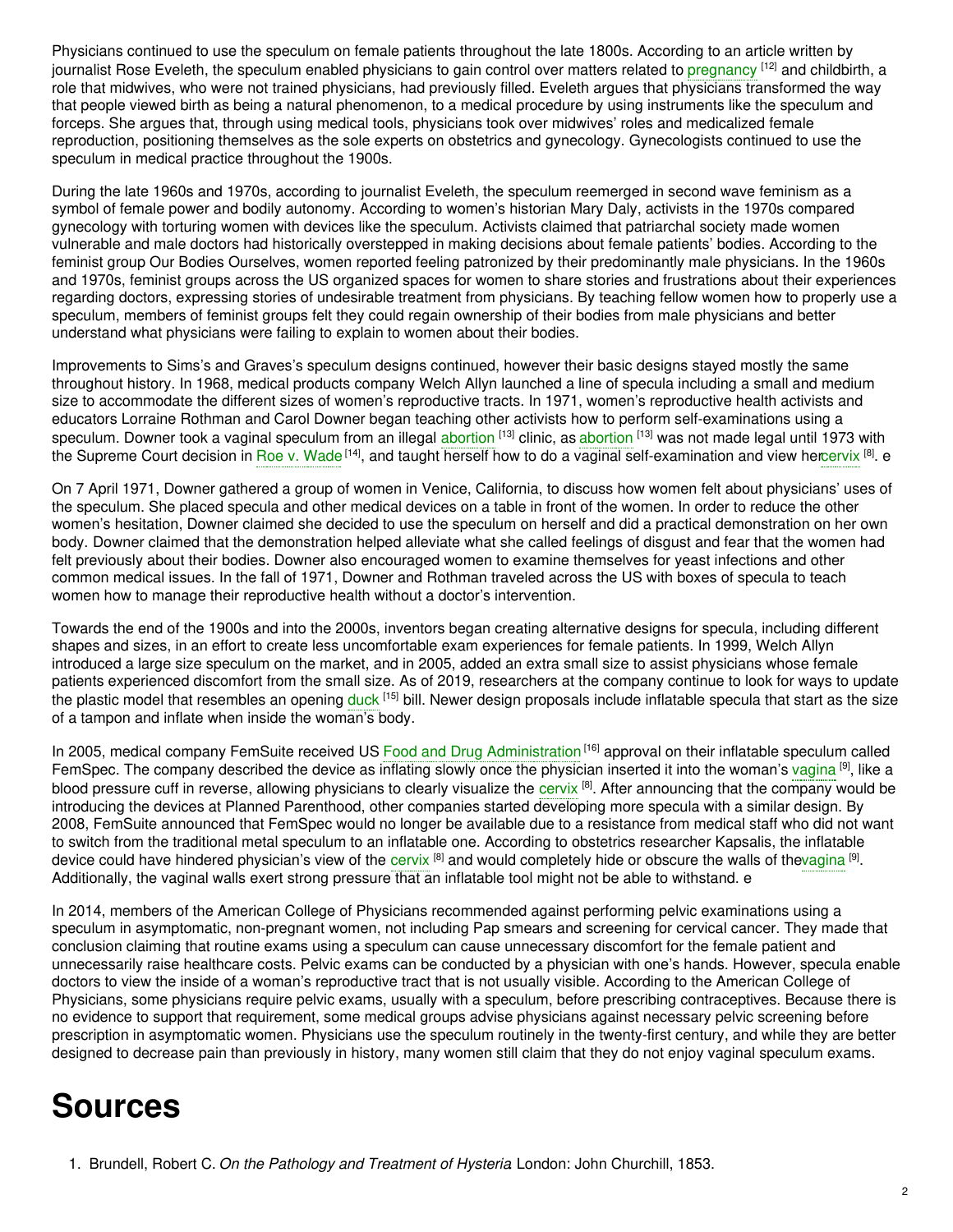<https://archive.org/details/onpathologyandt00cartgoog/page/n4> [17] (Accessed March 17, 2019).

- 2. Cleveland Clinic. "Vesicovaginal Fistula." Cleveland Clinic. [https://my.clevelandclinic.org/health/diseases/16442](https://my.clevelandclinic.org/health/diseases/16442-vesicovaginal-fistula) vesicovaginal-fistula <sup>[18]</sup> (Accessed March 24, 2019).
- 3. Daly, Mary. *Gyn/Ecology The Metaethics of Radical Feminism.*Boston: Beacon Press, 1978.https://www.feministes[radicales.org/wp-content/uploads/2010/11/mary-daly-gyn-ecology-the-metaethics-of-radical-feminism.pdf](https://www.feministes-radicales.org/wp-content/uploads/2010/11/mary-daly-gyn-ecology-the-metaethics-of-radical-feminism.pdf) [19] (Accessed March 17, 2019).
- 4. Eveleth, Rose. "Why No One Can Design a Better Speculum."*The Atlantic* (November 17, 2014). <https://www.theatlantic.com/health/archive/2014/11/why-no-one-can-design-a-better-speculum/382534/><sup>[20]</sup> (Accessed March 24, 2019).
- 5. Kapsalis, Terri. *Public Privates: Performing Gynecology from Both Ends of the Speculum.*Durham: Duke University Press, 1997.
- 6. Mayo Clinic Patient Care and Health Information. "Pelvic Exam."*Mayo Clinic.* https://www.mayoclinic.org/tests[procedures/pelvic-exam/about/pac-20385135](https://www.mayoclinic.org/tests-procedures/pelvic-exam/about/pac-20385135)<sup>[21]</sup> (Accessed March 24, 2019).
- 7. Sandelowski, Margarete. "This Most Dangerous Instrument: Propriety, Power, and the Vaginal Speculum." *Journal of Obstetrical, Gynecological and Neonatal Nursing* 29 (2000): 73–82. <https://www.ncbi.nlm.nih.gov/pubmed/10660279> [22] (Accessed March 17, 2019).
- 8. Sims, James Marion and Harry Marion Sims.*The Story of My [Life](https://embryo.asu.edu/search?text=My%20Life) [23] .* New York City: D. Appleton and Company, 1885. <https://books.google.com/books?id=qb4EAAAAYAAJ&printsec=frontcover#v=onepage&q&f=false> [24]
- 9. Tizzano, Anthony P. and Tyler M. Muffly. "Historical Milestones in Female Pelvic Surgery, Gynecology, and Female Urology." *Urogynecology and Reconstructive Pelvic Surgery Fourth Edition*. Philadelphia: Elsevier Saunders, 2015. [https://vcgmedia.objects.frb.io/ucurogyn/Historical-Milestones-in-Female-Pelvic-Surgery](https://vcgmedia.objects.frb.io/ucurogyn/Historical-Milestones-in-Female-Pelvic-Surgery%0A-Gynecology-and-Female-Urology.pdf) -Gynecology-and-Female-Urology.pdf<sup>[25]</sup> (Accessed March 17, 2019).
- 10. Qaseem, Amir, Linda Humphrey, Russell Harris, Melissa Starkey, and Thomas Denberg. "Screening Pelvic Examination in Adult Women: A Clinical Practice Guideline From the American College of Physicians." *Annals of Internal Medicine* 161 (2014): 67–72. [http://annals.org/aim/fullarticle/1884537/screening-pelvic-examination-adult-women-clinical-practice](http://annals.org/aim/fullarticle/1884537/screening-pelvic-examination-adult-women-clinical-practice-guideline-from-american)guideline-from-american <sup>[26]</sup> (Accessed March 17, 2019).

A vaginal speculum is a medical device that allows physicians and health providers to better view a woman's cervix and vagina during pelvic exams. Most specula are made of metal and plastic, and physicians insert a portion of the speculum into the patient's vagina to separate the vaginal walls. Physicians have used devices to view inside a woman's vagina for centuries, but physicians did not begin using what is known as a speculum in the twenty-first century until the 1800s. Prior to the invention of the modern speculum, health specialists struggled to find a way to view the cervix and vaginal walls. Because of that, health specialists could not accurately diagnose medical problems that were occurring in those tissues. Therefore, the speculum has enabled healthcare professionals to provide women with better gynecological diagnoses and care.

# **Subject**

[Specula](https://embryo.asu.edu/library-congress-subject-headings/specula) <sup>[27]</sup> Sims, J. Marion (James Marion), [1813-1883](https://embryo.asu.edu/library-congress-subject-headings/sims-j-marion-james-marion-1813-1883) <sup>[28]</sup> [Vaginal](https://embryo.asu.edu/library-congress-subject-headings/vaginal-canal) canal <sup>[29]</sup> [Hysteria](https://embryo.asu.edu/library-congress-subject-headings/hysteria) <sup>[30]</sup> [Gynecology](https://embryo.asu.edu/library-congress-subject-headings/gynecology) <sup>[31]</sup> [Second-wave](https://embryo.asu.edu/library-congress-subject-headings/second-wave-feminism) feminism  $\overline{[32]}$ 

## **Topic**

[Technologies](https://embryo.asu.edu/topics/technologies)<sup>[33]</sup> [Reproduction](https://embryo.asu.edu/topics/reproduction)<sup>[34]</sup>

## **Publisher**

Arizona State University. School of Life Sciences. Center for Biology and Society. Embryo Project Encyclopedia.

## **Rights**

Copyright Arizona Board of Regents Licensed as Creative Commons Attribution-NonCommercial-Share Alike 3.0 Unported (CC BY-NC-SA 3.0) http://creativecommons.org/licenses/by-nc-sa/3.0/

## **Format**

<u>[Articles](https://embryo.asu.edu/formats/articles)</u> [<sup>35]</sup>

**Last Modified** Thursday, October 31, 2019 - 20:56

# **DC Date Accessioned**

Thursday, October 31, 2019 - 20:49

**DC Date Available** Thursday, October 31, 2019 - 20:49

# **DC Date Created**